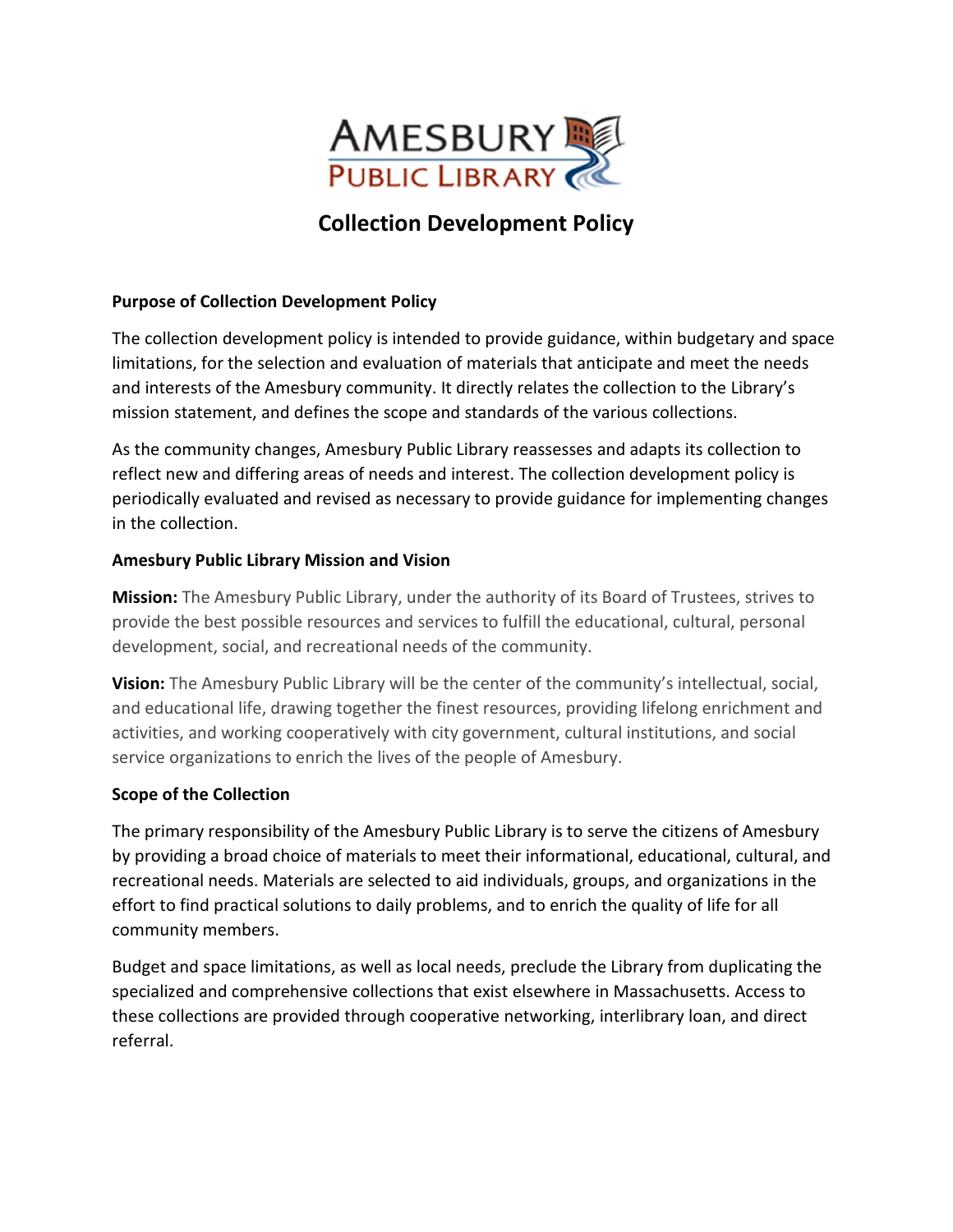## **Principles for Selection**

The Amesbury Public Library uses the American Library Association Library Bill of Rights, with the various attendant amendments, and the American Library Association Freedom to Read statement (see appendices), as the basis for the Library's book selection policy.

#### **Allocation of Funds**

In order to meet state standards of accreditation, the Library is required to spend a minimum of 15% of its total budget on materials. The Library will then qualify for state aid and participation in consortium and state reciprocal borrowing.

#### **Responsibility for Selection**

The authority and responsibility for the selection of library materials rests ultimately with the Library Director. Under his/her direction, selection is delegated to professional collection development library staff. All staff members and the general public are encouraged to recommend materials for consideration.

All materials, whether purchased or donated, are considered in terms of the criteria below. An item need not meet all of these standards in order to be added to the collection.

- Contribution to the diversity and scope of the collection
- Contemporary significance
- Relevance to the needs and interests of the public
- Popular appeal
- Physical format
- Quality of production
- Receipt or nomination for awards
- Reputation or significance of one of the creators of the work
- Available space
- Published evaluations or reviews (professional journals, articles, selection lists, etc.)
- Impact on materials expenditure plan
- Accessibility of material
- Accuracy and timeliness
- Relevance of format and content to the intended audience
- Effectiveness and suitability of format in communicating the content

It is the responsibility of the Amesbury Public Library staff, acting under the authority and direction of the Library Director, to select and discard library materials. These decisions are made within the limitations of available space and funding, and within the scope of a collection development plan. Materials will be selected based upon their value as a whole. Selection presumes liberty of thought and intellectual freedom within the bounds of reason and law.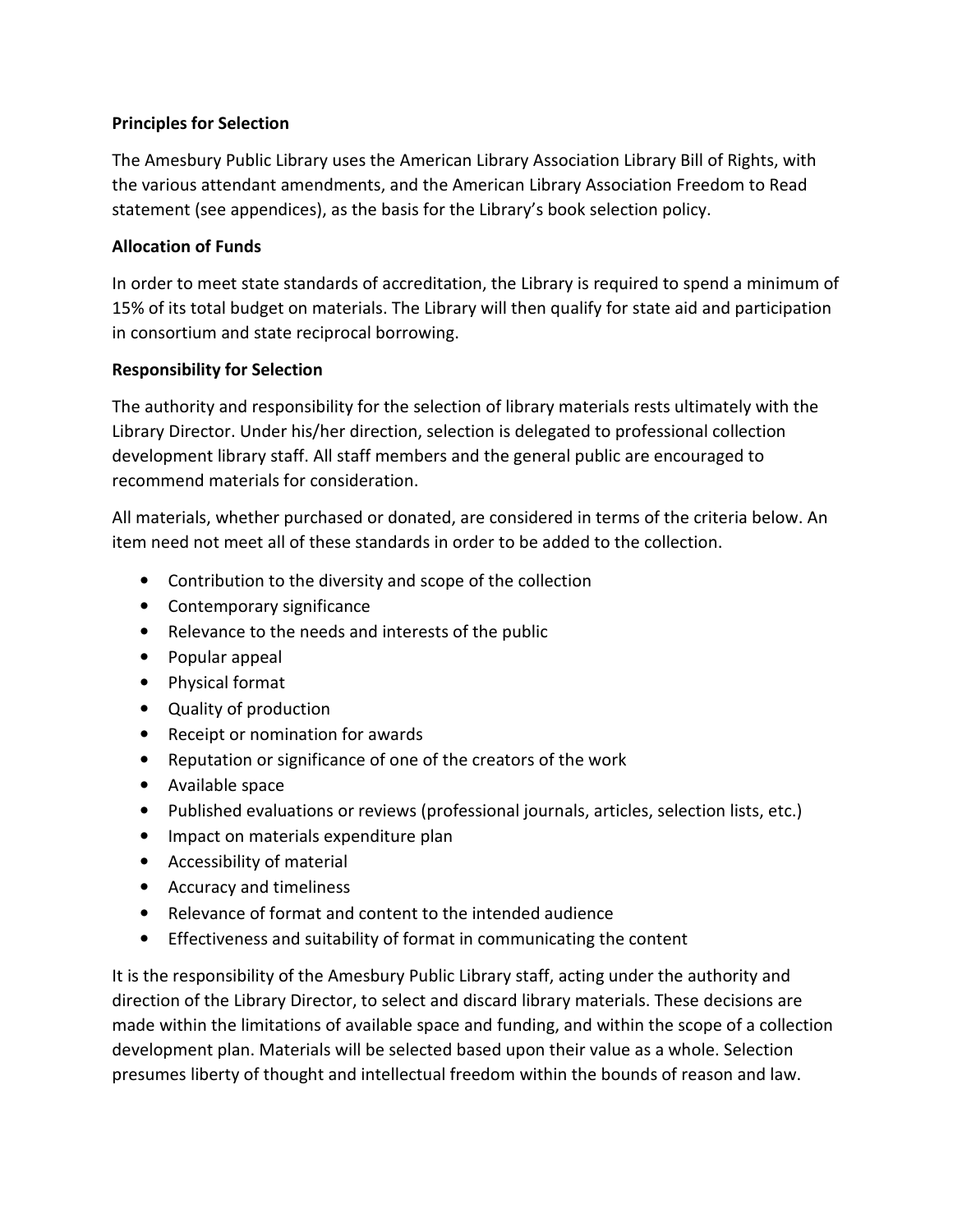#### **Suggestions for Purchase**

Amesbury Public Library encourages input from the community concerning the collection. A suggestion for purchase enables citizens to request that a particular item or subject be purchased by the Library. All suggestions for purchase are subject to the same selection criteria as other materials and are not automatically added to the collection. It is the Library's intent that suggestions for purchase be used to help the Library in developing collections that serve the interests and needs of the community. Purchase Suggestion Forms are available at any public services desk in the Library.

## **Independently Published Materials**

Amesbury Public Library is often asked to include items in our library that are written and/or published independently. This can include materials that are self-published/produced or items published through a vanity press company. The Library looks for material with regional connections and collection relevance that will appeal to a wide audience. A positive review in one or more of the library review journals, such as Library Journal, School Library Journal, Booklist or Publisher's Weekly will give an independently published book an improved chance for selection by the Library. Decisions on inclusion of independently published materials to the collection are at the discretion of the professional collection development staff and the Library Director.

Preview copies will be treated as a donation, and their disposition will be covered under the Gifts and Donations section of this policy.

## **New or Emerging Formats**

Amesbury Public Library develops collections that include a comprehensive range of formats utilizing the unique capabilities and advantages of alternative, new and evolving technologies in delivering information and expressing creativity and ideas. Before adding new formats, the following criteria should be considered:

- Impact on equipment, staff, storage, and space
- Demand for format in community
- Durability of format for library use
- Technical quality of production or reproduction
- Compliance with industry standards and specifications
- Availability of adequate startup and continuing funding
- Capability for networked distribution, download, and printing
- Suitability to be circulated or housed in a sturdy, safe, and convenient manner
- Availability of technical support and staff training
- Accessibility of material
- Ease of use by patrons and staff
- Ownership of product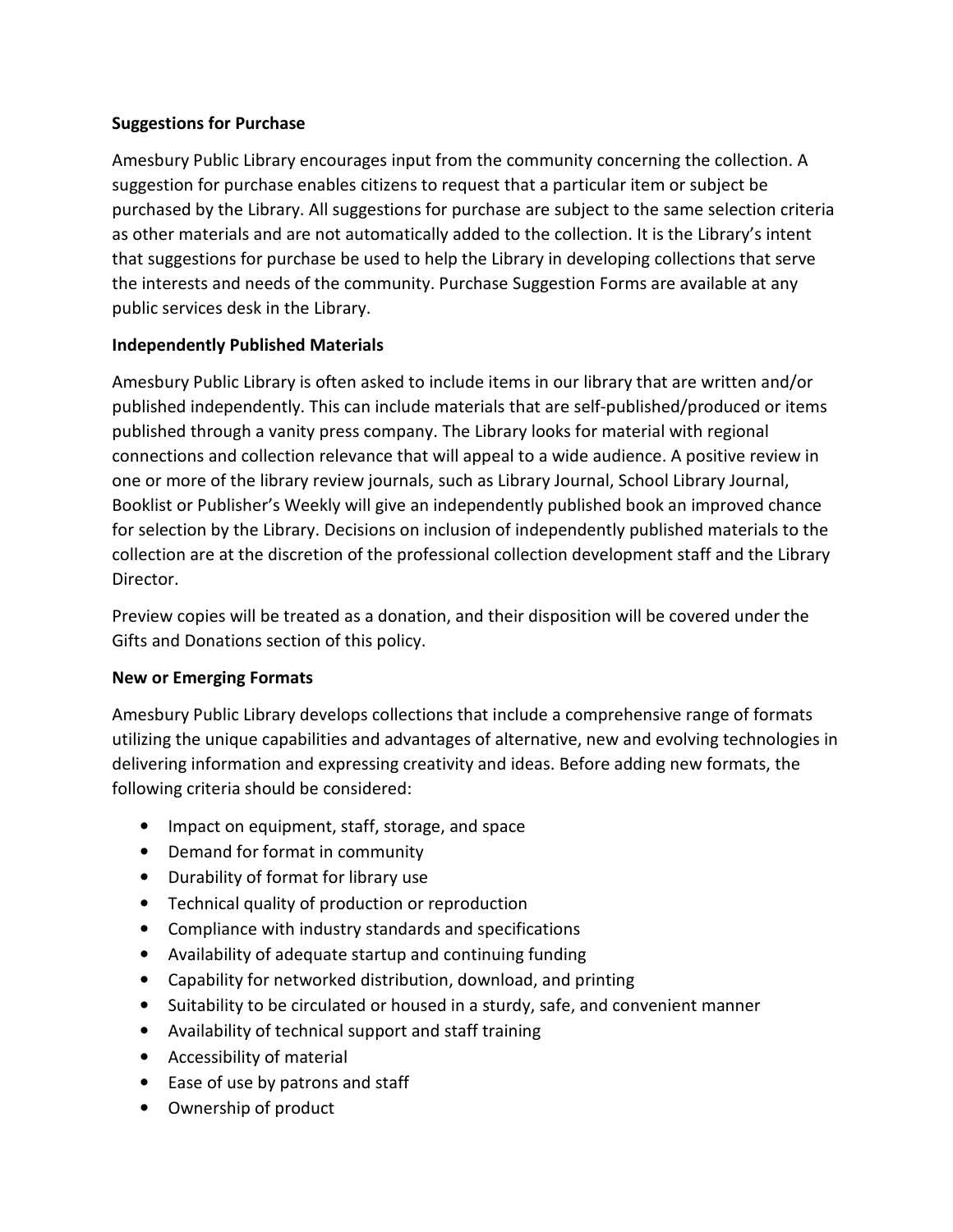As new formats emerge, steps will be taken to phase-out duplicated, obsolete mediums. These include discontinuation of ordering new or replacement copies, redistribution, and removal of existing collections from within the Library. The time frame and need for implementation of each of these steps will vary based on patron demand for product (as demonstrated by circulation statistics and patron requests), affordability, and availability of products from vendors.

# **Gifts and Donations**

The Amesbury Public Library welcomes gifts of books and other materials. The Library reserves the right to keep, discard, sell, or make other appropriate arrangements for disposal of any book or materials that are donated, as determined by its mission and needs. Staff members review donated materials for potential addition to the Library's collections. Materials may also be donated to the Friends of the Library Book Shop, subject to the donation guidelines of the Friends of the Library.

When objects, subscriptions, or services are offered to the Library, the Library Director, in consultation with the Board of Trustees, reserves the right to accept or decline such gifts and, if accepted, to determine their display, storage, and final disposition.

Donations to the Amesbury Local History Collection follow the "Local History Collection Development Policy."

## **Collection Maintenance**

In addition to acquiring new materials, it is important to remove from the existing collection those items no longer deemed useful or relevant. This policy provides authority for the systematic and regular evaluation of the existing collection and subsequent withdrawal of worn, obsolete, or infrequently used materials.

Library staff systematically review the collection with the goal of maintaining the quality and vitality of library resources. This process of collection analysis incorporates the use of output measures, circulation reports, and other statistical information for continuous collection evaluation.

## Weeding Criteria:

Weeding in this context is defined as the process of evaluating a book to determine if it will be retained, relocated, or replaced. Selection of materials to be discarded is based on the CREW method – Continuous, Review, Evaluation, Weeding.

The CREW method uses the acronym, MUSTIE, to help evaluate an item for withdrawal: Misleading and/or factually inaccurate, Ugly (worn out beyond mending), Superseded by a new edition or a better source, Trivial (of no discernible literary or scientific merit), Irrelevant to the needs and interest of your community, Elsewhere (the material may be easily borrowed from another source).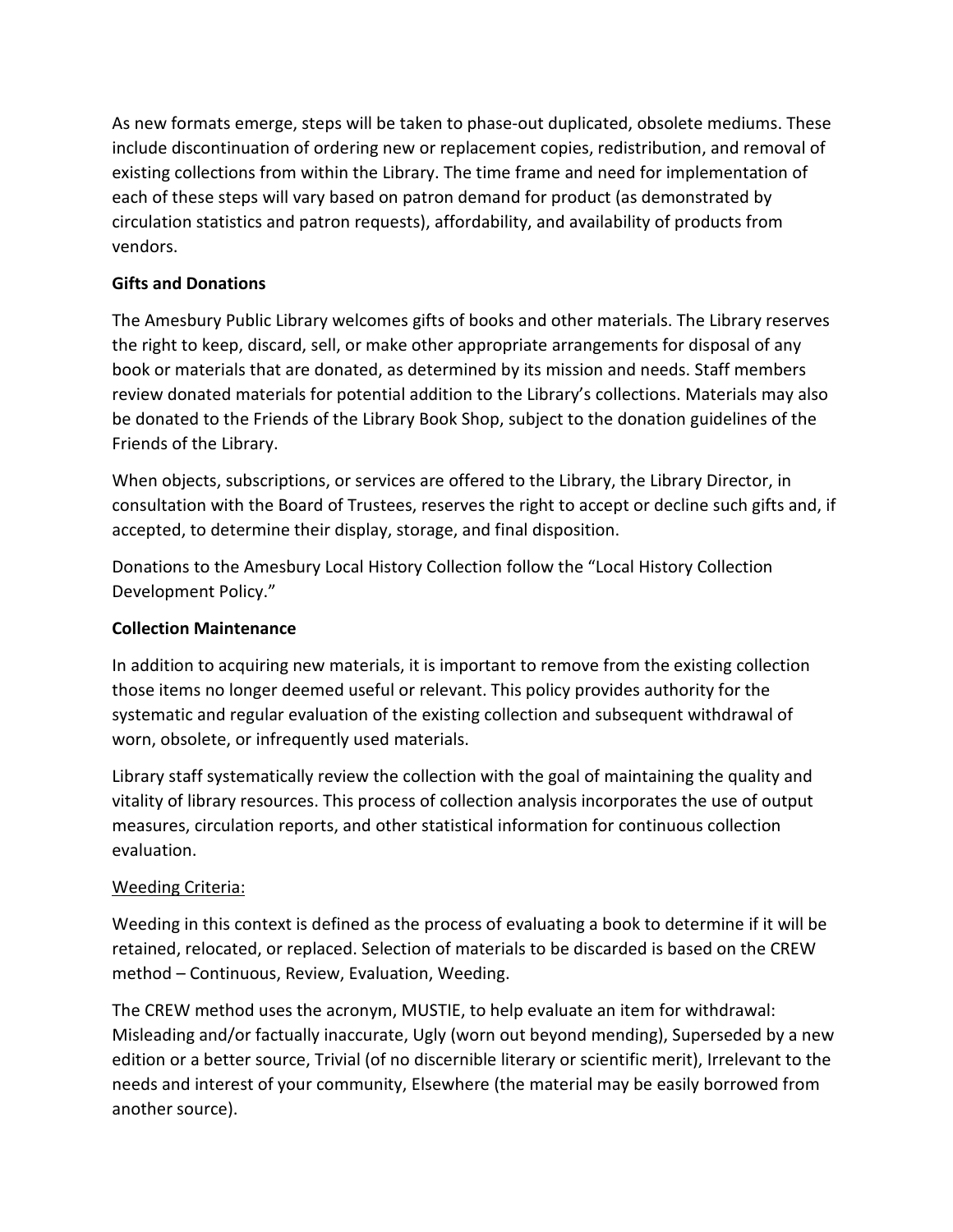#### Replacement Criteria:

While Amesbury Public Library attempts to have copies of standard and important works, it does not automatically replace all materials withdrawn. The same criteria that apply to original selection also apply to replacements. The need for replacement is based on: the number of duplicate copies, existence of adequate coverage of the subject in the collection, demand for the specific title or subject area, and availability of material.

#### Removal of Withdrawn Materials:

Materials that no longer meet the stated objectives of the Library will be withdrawn from the system. Amesbury Public Library reserves the right to determine how materials are removed.

#### Duplication of Materials:

Multiple copies of materials are purchased in response to user demand as evidenced by number of reserves, anticipated popularity, repeated requests, and monitoring of the collection. Purchases of duplicate materials will be made as space and budget allow.

#### **Library Collections**

#### **Adult Fiction:**

Amesbury Public Library's fiction collection includes a wide variety of contemporary works of fiction representing all genres, international works of fiction, classics, and important novels of the past. The Library makes every effort to acquire fiction that is representative of the cultural and ethnic community it serves and to satisfy the diversity of interests and recreational needs of its users.

#### **Adult Non-Fiction:**

The Library aims to acquire materials that provide a core of basic knowledge. In addition, the non-fiction collection makes accessible and promotes the use of materials that:

- Address contemporary issues
- Provide self-help information
- Facilitate continuing education
- Enhance job-related knowledge and skills
- Increase knowledge of affairs of the community, the country, and the world
- Support business, cultural, recreational, and civic interest in the community
- Nourish intellectual, aesthetic, creative, and spiritual growth
- Present different viewpoints on issues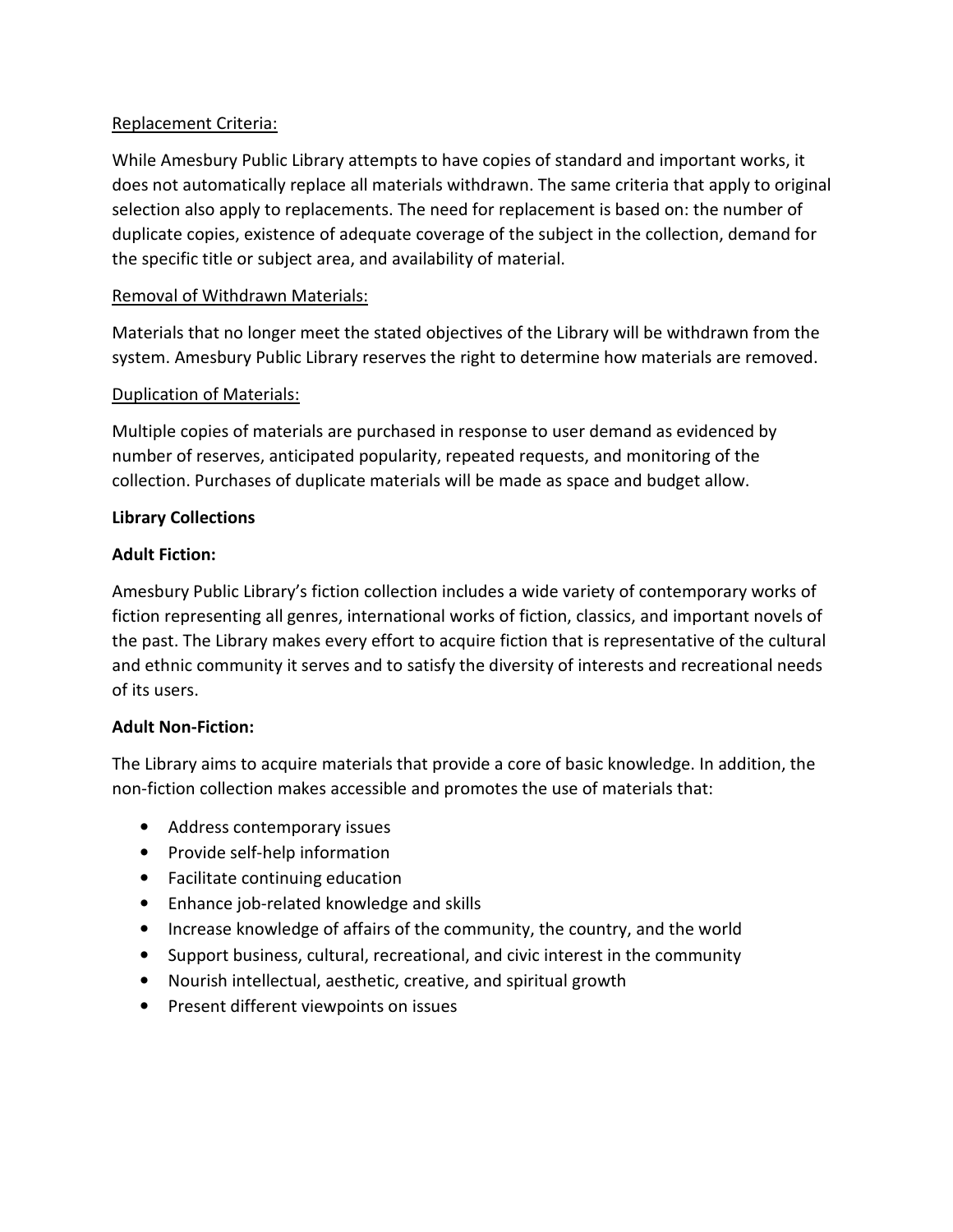#### **Children's Collection:**

To encourage life-long reading habits, the children's collection provides materials in a variety of formats to satisfy and stimulate the informational, educational, cultural, and recreational needs of the children of Amesbury from infancy through grade six, as well as the needs of the educators who work with them. The Library will in no way restrict access to the Library collection for children of any age. Materials in all formats are selected with regard to the stages of emotional and intellectual maturity of children, as well as to reflect the diversity of our world and community.

Board books, picture books, and early readers may be either educational or recreational in intent, and are distinguished by their illustrations, which serve to supplement, extend, or, in the case of wordless books, supplant the text.

The juvenile fiction collection is designed to meet the needs of children ready to make the transition to shorter chapter books as well as longer stories and texts. An effort is made to include all books that have won recent children's literacy awards.

Juvenile non-fiction consists of materials that meet informational, educational, and recreational reading needs of children from infancy through grade six. Because reading levels vary from child to child, some materials at a higher or lower reading level are included.

A small collection of books written by children in sixth grade and under will be added to the collection as they are submitted. Inclusion is at the discretion of the Amesbury Library staff.

## **Young Adult Collection:**

The Amesbury Public Library Young Adult collection is located in a specially designated teen space. As levels of competence and library skills vary greatly within the young adults of our community, items will be selected with concern for these differences. The collection is fluid, flexible, current, and attractive. Important topics and favorite authors will be selected specifically for this group of library users. Patron demand is an important reason for inclusion in this collection. Current and classic books will be selected as interest dictates. Young adults who wish to seek out additional materials in either the adult or children's collections will not be discouraged from doing so.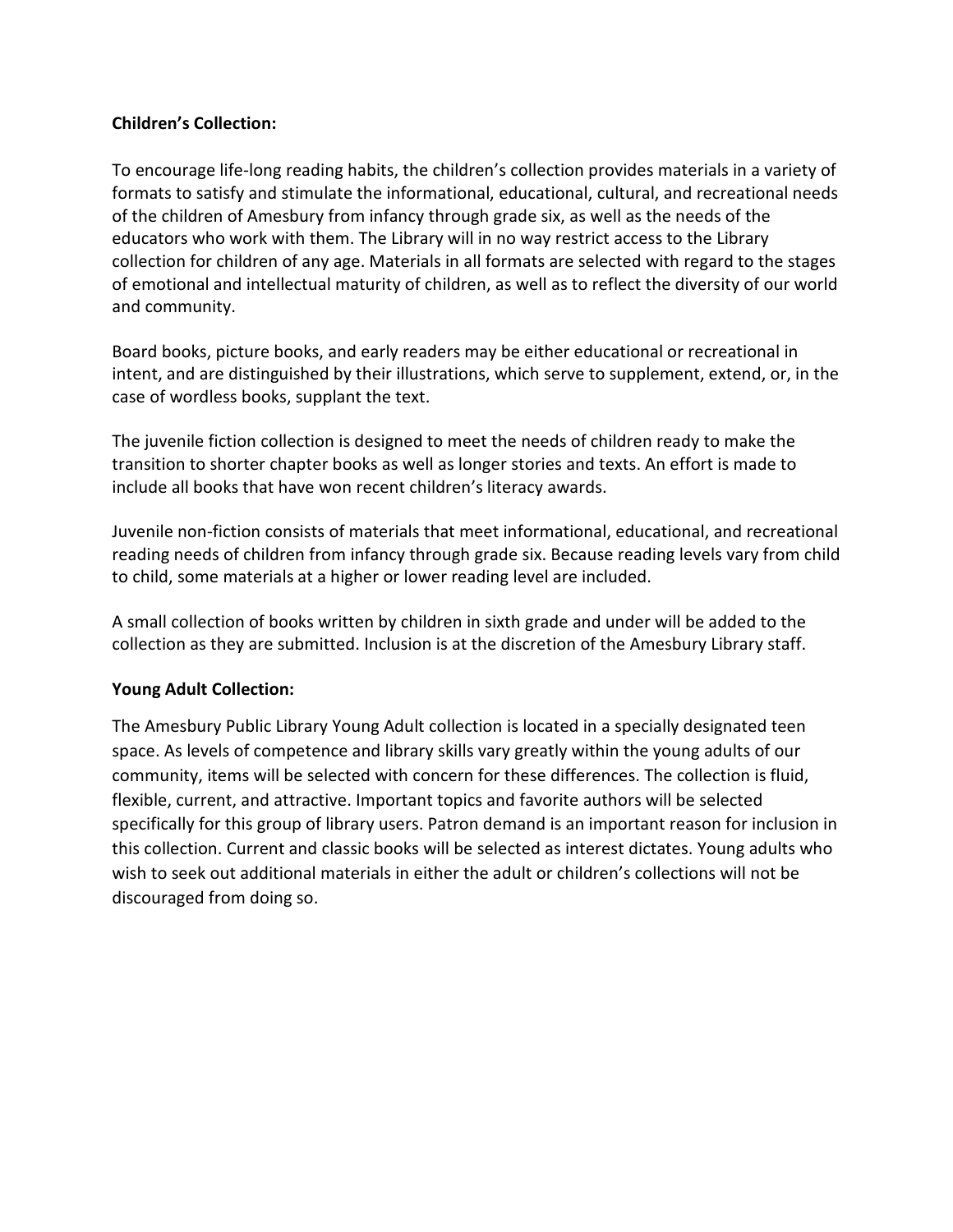#### **Other Collection Areas:**

#### Audiobooks:

The audiobook collection contains compact discs, pre-loaded MP3 devices, and digital sound recordings of fiction and nonfiction books based on current demand. Emphasis is on acquiring unabridged works whenever possible.

## DVD's:

The Library's DVD collection provides entertainment and enlightenment with a focus on popular materials. DVD's, and future formats when appropriate, are purchased for adults and teens and placed in the general DVD collection. Items purchased for this area include: major motion picture releases, television shows, and non-fiction/documentaries. A Lucky Day section of popular feature films that are in demand is maintained.

DVD's purchased for children are housed in the children's collection. Items purchased for this area include: children's cartoons, children's TV shows, feature films with a particular or specialized interest exclusively to children, and non-fiction designed to reach the learning levels of children. All DVD's purchased for children will be rated PG and under. Consideration will be given to unrated DVD's for children based on reviews.

## Electronic Databases:

Online computerized databases extend the collection by providing timely and versatile access to information in electronic format. Databases are used by the library staff to enhance and supplement reference services. Many of the databases contain specialized information beyond the scope of the Library's print collections; others have information that does not exist in print format. Some databases duplicate print sources which are carefully evaluated for retention with consideration to cost, frequency of use, and ease of access to library users.

## E-Media (Ebooks, Emagazines, etc):

Digital versions of fiction, non-fiction, periodical, reference, video, audiobooks, and music are all offered by the Amesbury Public Library either through the Merrimack Valley Library Consortium, the Massachusetts Board of Library Commissioners, the Library of the Commonwealth, or the Library itself. The content criteria outlined in each of those sections apply, as appropriate, to their electronic counterparts.

## Gadgets & Unusual Items:

The Library maintains a small collection of gadgets and unusual items that circulate. Some examples include WiFi hotspots, a Roku device, a telescope, and a selfie stick. Items are added to this collection as space and budget allow. The value to and demand of the community is also considered.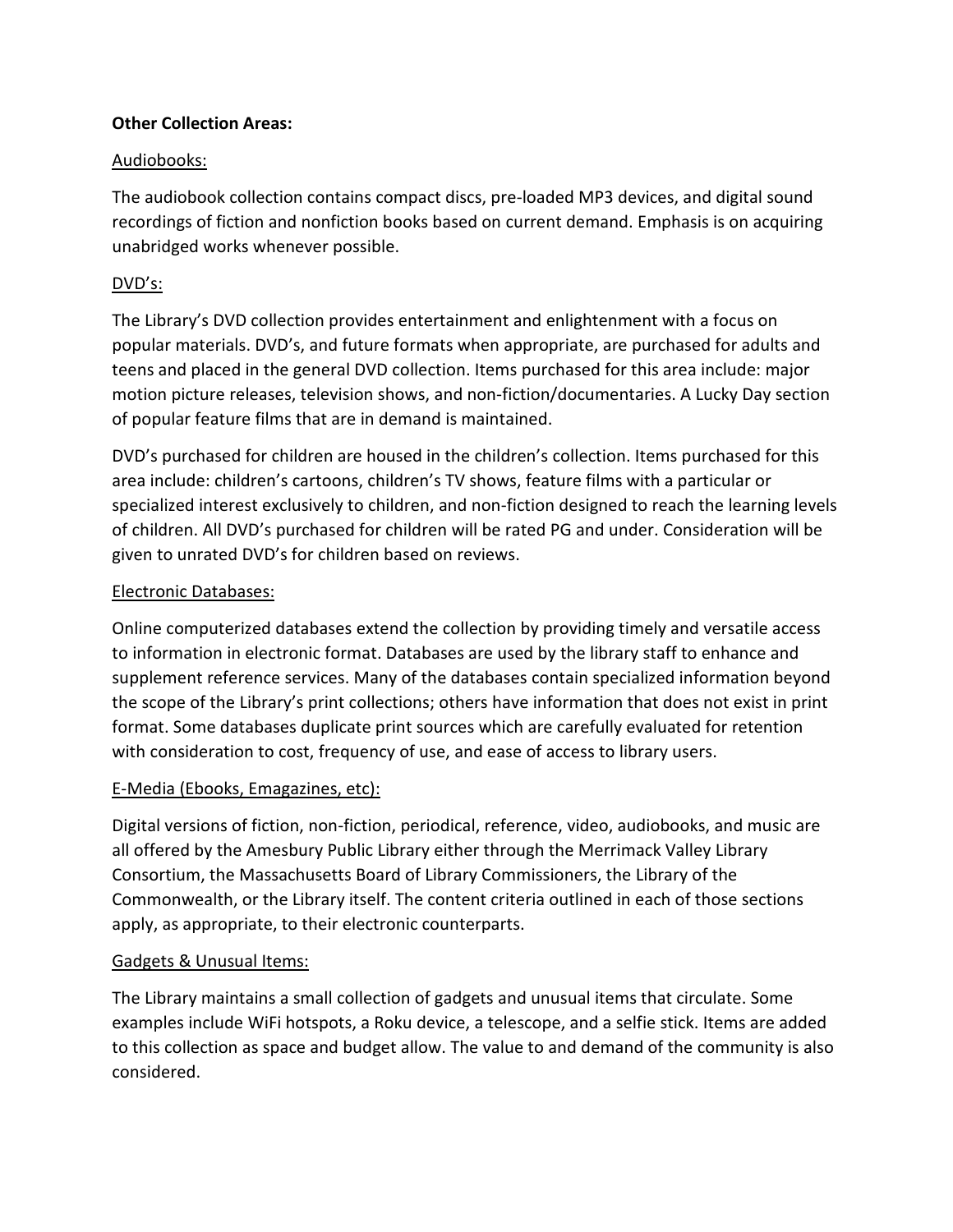## Graphic Novels:

The Library acquires manga and graphic novels for children, teens, and adults on the basis of the literary or artistic merit and in response to demand. Materials that are not constructed to withstand normal library use and circulation are generally not purchased. Selections are based upon professional reviews, patron requests, and the popularity of styles, authors, characters, and series.

# Kits:

The Library maintains and develops a small collection of kits on various subjects and consisting of a variety of formats. These kits include but are not limited to: book club kits, teacher book bag kits, STEM education kits, story time kits, etc. Kits are managed and developed by Library staff as time, space, and funding allow.

## Large Print:

The large print collection meets the needs of visually impaired patrons of all ages. The major focus of the collection is popular fiction, including mysteries and romances, along with high interest non-fiction. Large print books are purchased based on demographics and demand.

## Local History Collection:

Please refer to the Local History Collection Development Policy.

## Lucky Day Collection:

Designed to allow access to bestselling titles for casual library users without the placement of advanced holds, the Lucky Day collection is composed of adult fiction, non-fiction, and DVD's. These items may be checked out for same number of days as the material type (fiction/nonfiction – three weeks, DVD's – one week) and are not renewable. Items remain in Lucky Day status for one year before being converted back to regular status or being withdrawn from the collection.

## Music CD's:

Music recordings are purchased in compact disc format. The adult music collection consists of works by major and contemporary popular artists, as well as classical music, jazz, rock, folk, holiday, and soundtracks. Compact discs for children include storytelling, nursery songs, holiday music, popular children's artists, and read-alongs.

## Magazines and Newspapers:

Amesbury Public Library's magazine and newspaper collection provides current and retrospective information aimed at meeting the recreational reading needs of the community. The collection also contains periodicals that serve the professional reading needs of the library staff.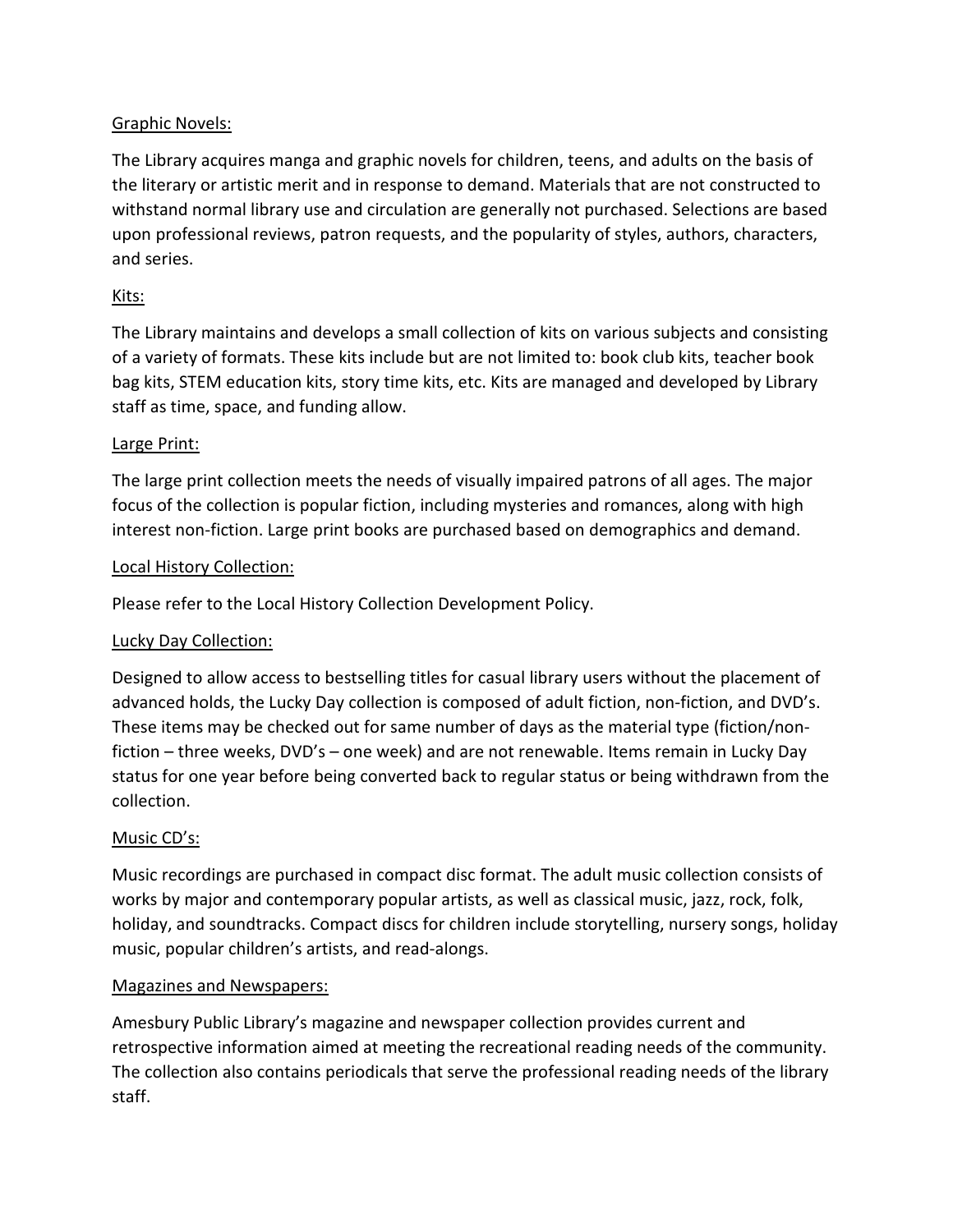The magazine collection consists of a diversity of publications in fields that are of interest to the community. It includes mostly basic and popular reading magazines; journals that are highly technical or scholarly are not included in the collection. In addition to magazines, the collection includes newspapers published locally as well as from major geographical areas of interest to the community.

## Paperbacks:

The Library maintains a small mass market paperback collection for adults to provide recreational reading of works by popular authors in popular series. Paperbacks are added to the collection as space and funding allow.

# Reference Collection:

The Amesbury Public Library maintains a small reference collection to serve informational needs of library users. It contains a core of basic ready reference materials. Because reference materials are often hard to replace, and can be very expensive, they do not circulate, and thus retain maximum accessibility for the Library's borrowing population.

# Summer Reading:

The Library purchases multiple copies of titles on the Amesbury Public Schools summer reading lists in order to have materials available to as many students as need them. To meet this requirement circulation, requests, and renewals may be limited on these items. Summer reading book quantities are purchased based on budget as well as space limitations. The Library will consider purchasing summer reading items that are on other schools' summer reading lists; final decision on these purchases lie with the Children's Librarian and the Young Adult Librarian.

# Textbooks:

Recognizing the responsibility of schools and universities to provide access to required textbooks for their students, the Amesbury Public Library does not acquire textbooks required for school curricula.

## **Reconsideration of Library Materials**

If a library user wishes the Library to consider the removal or reclassification of a work, a "Citizen's Request for Re-Evaluation of Library Materials" (Appendix D) form is available at the Library and online. The request must be completed in its entirety and mailed or delivered to the Library Director in order to initiate a review of the item in question. Once such a request is received, the Library Director shall evaluate the original reasons for the purchase of the material and submit a written response by mail to the requester stating the outcome of the review and evaluation.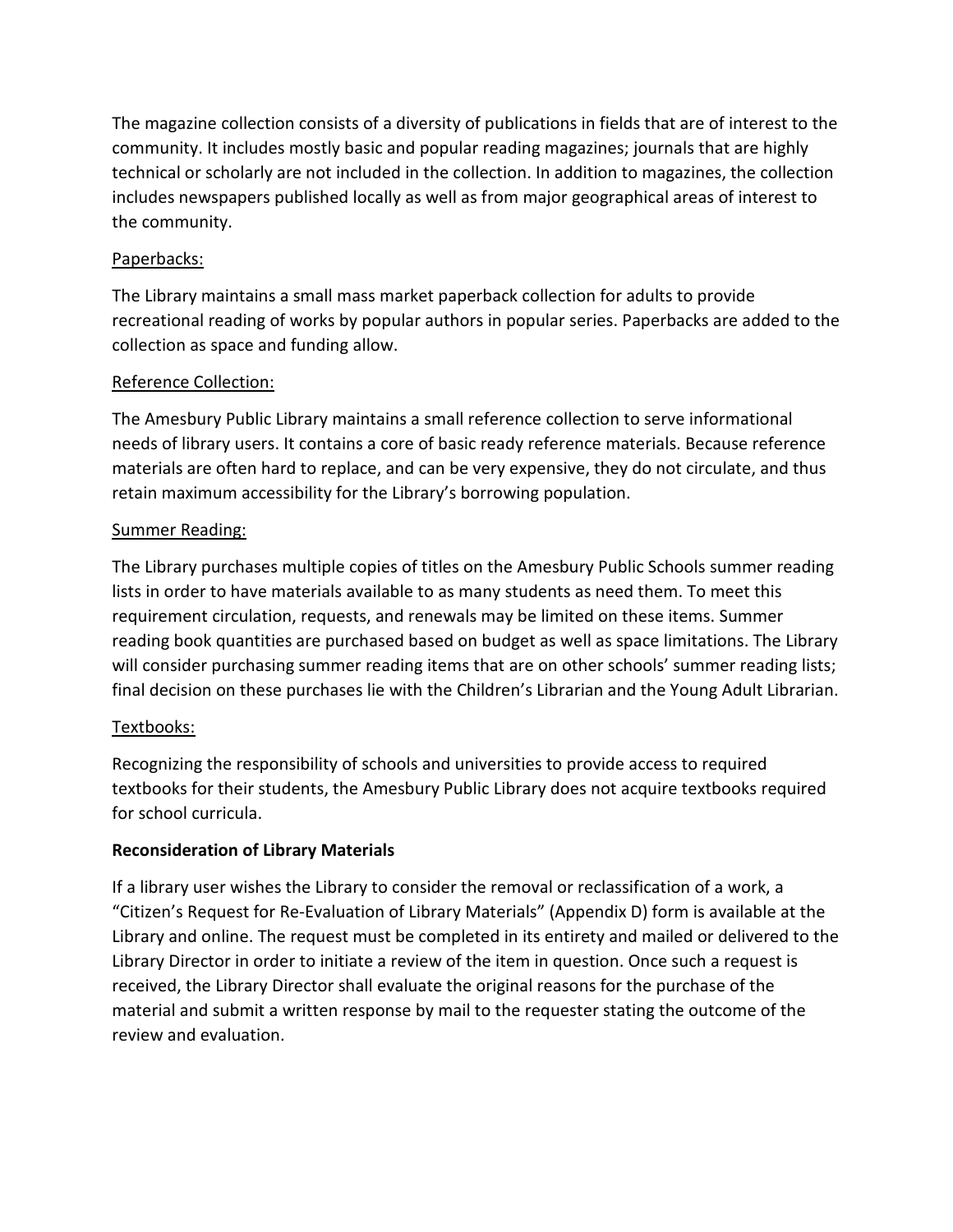If still unsatisfied, the requester may present their concerns to the Library Board of Trustees, which is the final arbitrator in matters of this nature. The final authority regarding removal or retention of library materials ultimately resides with the Board of Trustees.

**Revised 10/15/2018**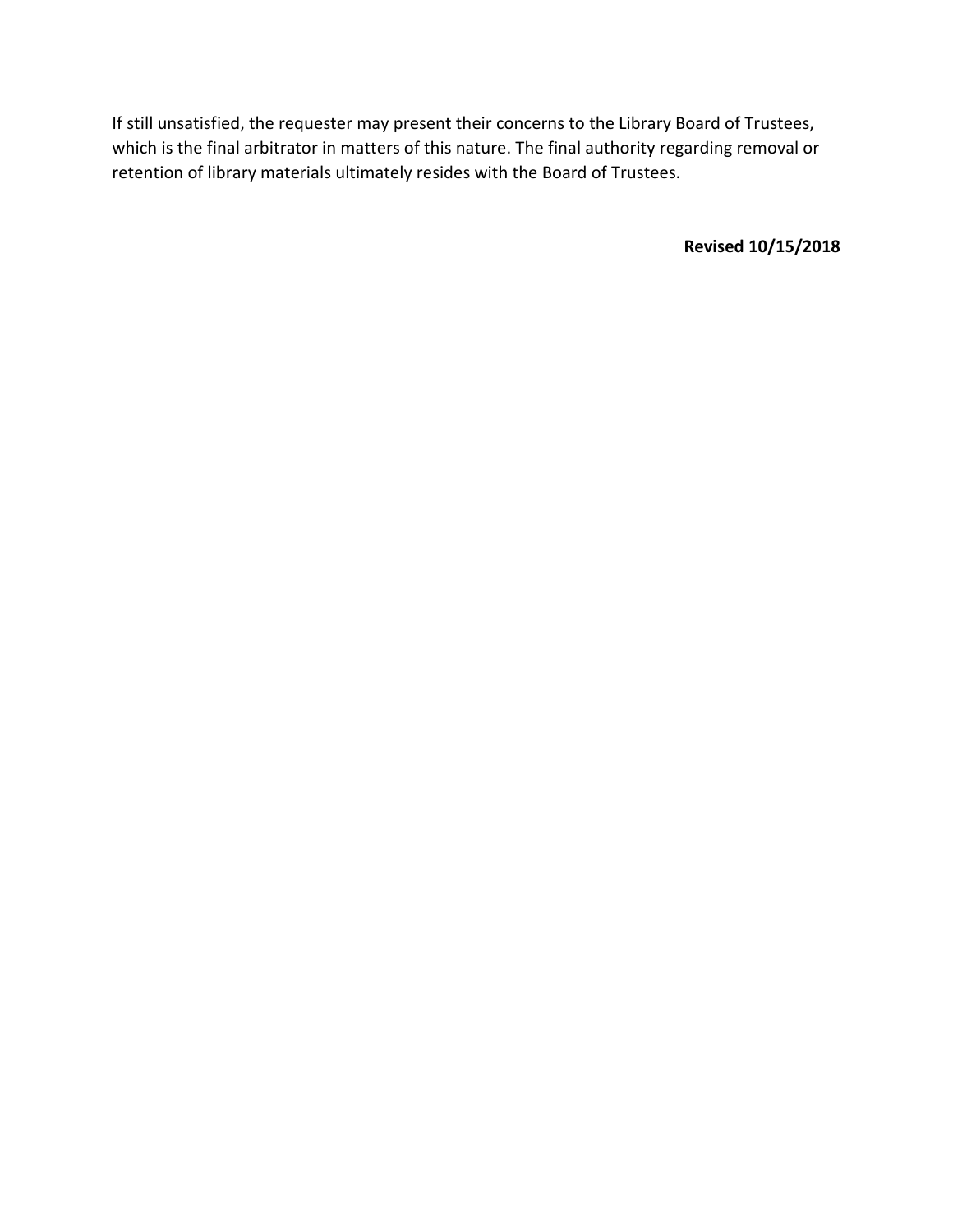#### **Appendix A**

#### **Library Bill of Rights**

The American Library Association affirms that all libraries are forums for information and ideas, and that the following basic policies should guide their services.

I. Books and other library resources should be provided for the interest, information, and enlightenment of all people of the community the library serves. Materials should not be excluded because of the origin, background, or views of those contributing to their creation.

II. Libraries should provide materials and information presenting all points of view on current and historical issues. Materials should not be proscribed or removed because of partisan or doctrinal disapproval.

III. Libraries should challenge censorship in the fulfillment of their responsibility to provide information and enlightenment.

IV. Libraries should cooperate with all persons and groups concerned with resisting abridgment of free expression and free access to ideas.

V. A person's right to use a library should not be denied or abridged because of origin, age, background, or views.

VI. Libraries which make exhibit spaces and meeting rooms available to the public they serve should make such facilities available on an equitable basis, regardless of the beliefs or affiliations of individuals or groups requesting their use.

Adopted June 19, 1939, by the ALA Council; amended October 14, 1944; June 18, 1948; February 2, 1961; June 27, 1967; January 23, 1980; inclusion of "age" reaffirmed January 23, 1996.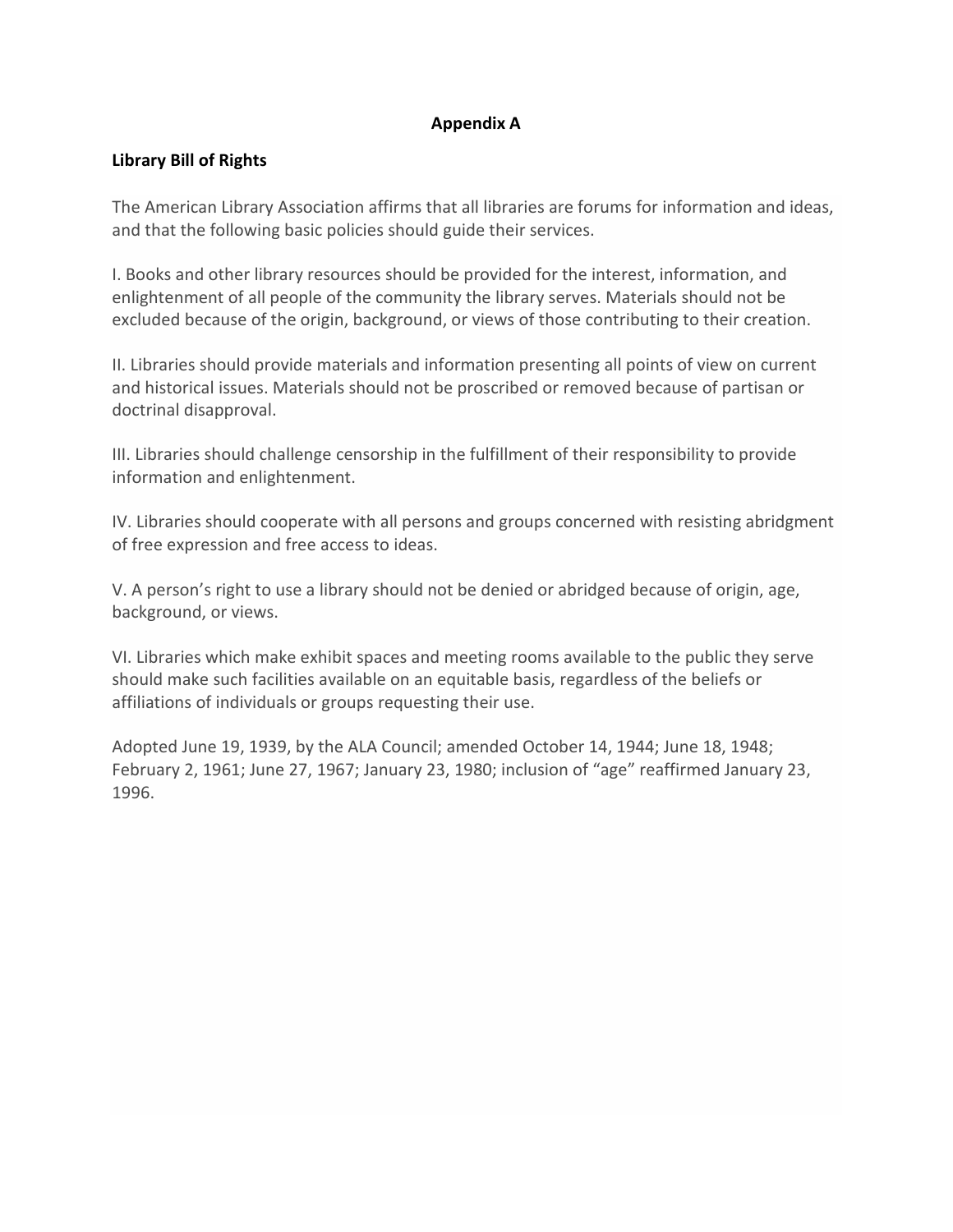#### **Appendix B**

#### **The Freedom to Read Statement**

The freedom to read is essential to our democracy. It is continuously under attack. Private groups and public authorities in various parts of the country are working to remove or limit access to reading materials, to censor content in schools, to label "controversial" views, to distribute lists of "objectionable" books or authors, and to purge libraries. These actions apparently rise from a view that our national tradition of free expression is no longer valid; that censorship and suppression are needed to counter threats to safety or national security, as well as to avoid the subversion of politics and the corruption of morals. We, as individuals devoted to reading and as librarians and publishers responsible for disseminating ideas, wish to assert the public interest in the preservation of the freedom to read.

Most attempts at suppression rest on a denial of the fundamental premise of democracy: that the ordinary individual, by exercising critical judgment, will select the good and reject the bad. We trust Americans to recognize propaganda and misinformation, and to make their own decisions about what they read and believe. We do not believe they are prepared to sacrifice their heritage of a free press in order to be "protected" against what others think may be bad for them. We believe they still favor free enterprise in ideas and expression.

These efforts at suppression are related to a larger pattern of pressures being brought against education, the press, art and images, films, broadcast media, and the Internet. The problem is not only one of actual censorship. The shadow of fear cast by these pressures leads, we suspect, to an even larger voluntary curtailment of expression by those who seek to avoid controversy or unwelcome scrutiny by government officials.

Such pressure toward conformity is perhaps natural to a time of accelerated change. And yet suppression is never more dangerous than in such a time of social tension. Freedom has given the United States the elasticity to endure strain. Freedom keeps open the path of novel and creative solutions, and enables change to come by choice. Every silencing of a heresy, every enforcement of an orthodoxy, diminishes the toughness and resilience of our society and leaves it the less able to deal with controversy and difference.

Now as always in our history, reading is among our greatest freedoms. The freedom to read and write is almost the only means for making generally available ideas or manners of expression that can initially command only a small audience. The written word is the natural medium for the new idea and the untried voice from which come the original contributions to social growth. It is essential to the extended discussion that serious thought requires, and to the accumulation of knowledge and ideas into organized collections.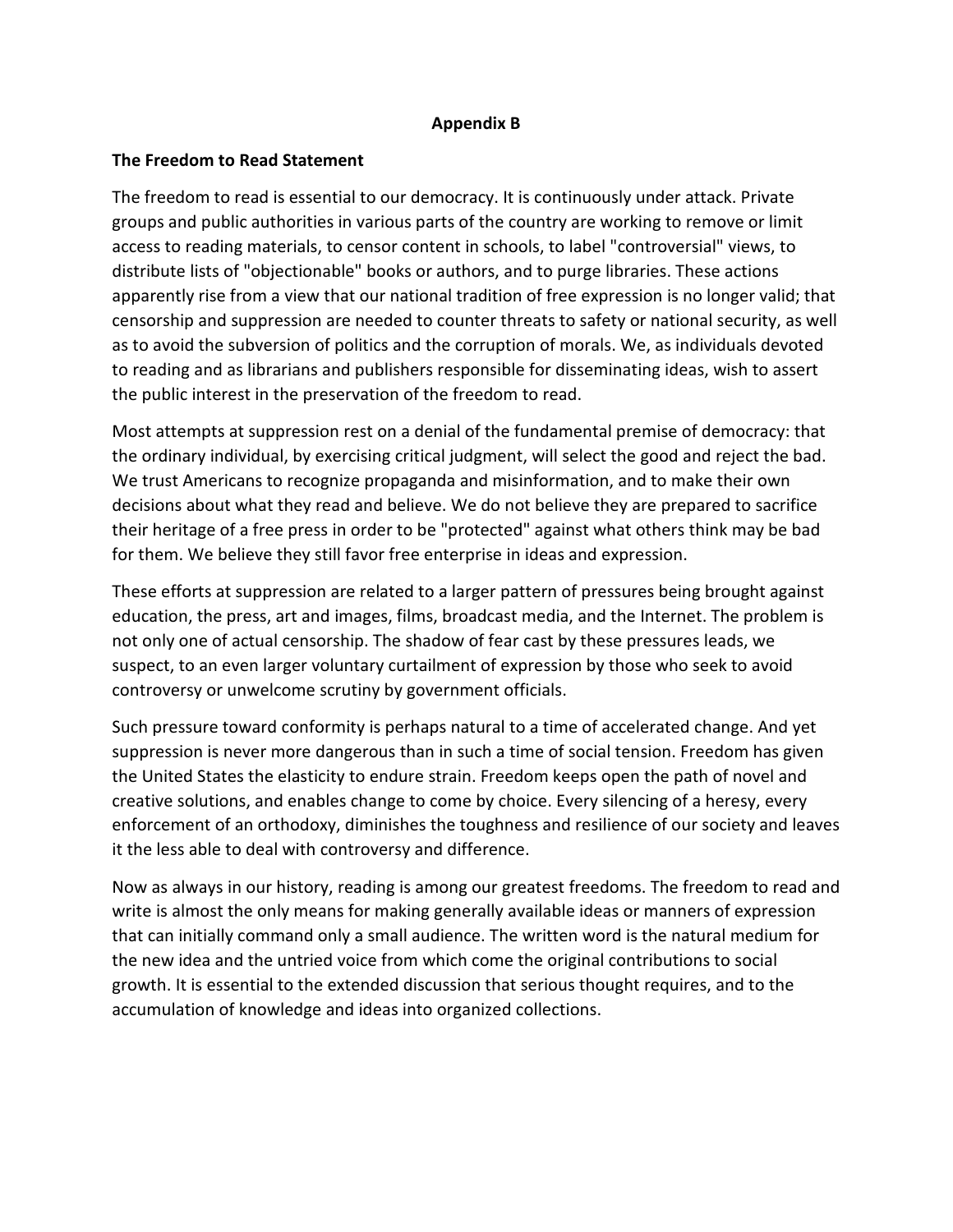We believe that free communication is essential to the preservation of a free society and a creative culture. We believe that these pressures toward conformity present the danger of limiting the range and variety of inquiry and expression on which our democracy and our culture depend. We believe that every American community must jealously guard the freedom to publish and to circulate, in order to preserve its own freedom to read. We believe that publishers and librarians have a profound responsibility to give validity to that freedom to read by making it possible for the readers to choose freely from a variety of offerings.

The freedom to read is guaranteed by the Constitution. Those with faith in free people will stand firm on these constitutional guarantees of essential rights and will exercise the responsibilities that accompany these rights.

We therefore affirm these propositions:

It is in the public interest for publishers and librarians to make available the widest diversity of views and expressions, including those that are unorthodox, unpopular, or considered dangerous by the majority.

Creative thought is by definition new, and what is new is different. The bearer of every new thought is a rebel until that idea is refined and tested. Totalitarian systems attempt to maintain themselves in power by the ruthless suppression of any concept that challenges the established orthodoxy. The power of a democratic system to adapt to change is vastly strengthened by the freedom of its citizens to choose widely from among conflicting opinions offered freely to them. To stifle every nonconformist idea at birth would mark the end of the democratic process. Furthermore, only through the constant activity of weighing and selecting can the democratic mind attain the strength demanded by times like these. We need to know not only what we believe but why we believe it.

Publishers, librarians, and booksellers do not need to endorse every idea or presentation they make available. It would conflict with the public interest for them to establish their own political, moral, or aesthetic views as a standard for determining what should be published or circulated.

Publishers and librarians serve the educational process by helping to make available knowledge and ideas required for the growth of the mind and the increase of learning. They do not foster education by imposing as mentors the patterns of their own thought. The people should have the freedom to read and consider a broader range of ideas than those that may be held by any single librarian or publisher or government or church. It is wrong that what one can read should be confined to what another thinks proper.

It is contrary to the public interest for publishers or librarians to bar access to writings on the basis of the personal history or political affiliations of the author.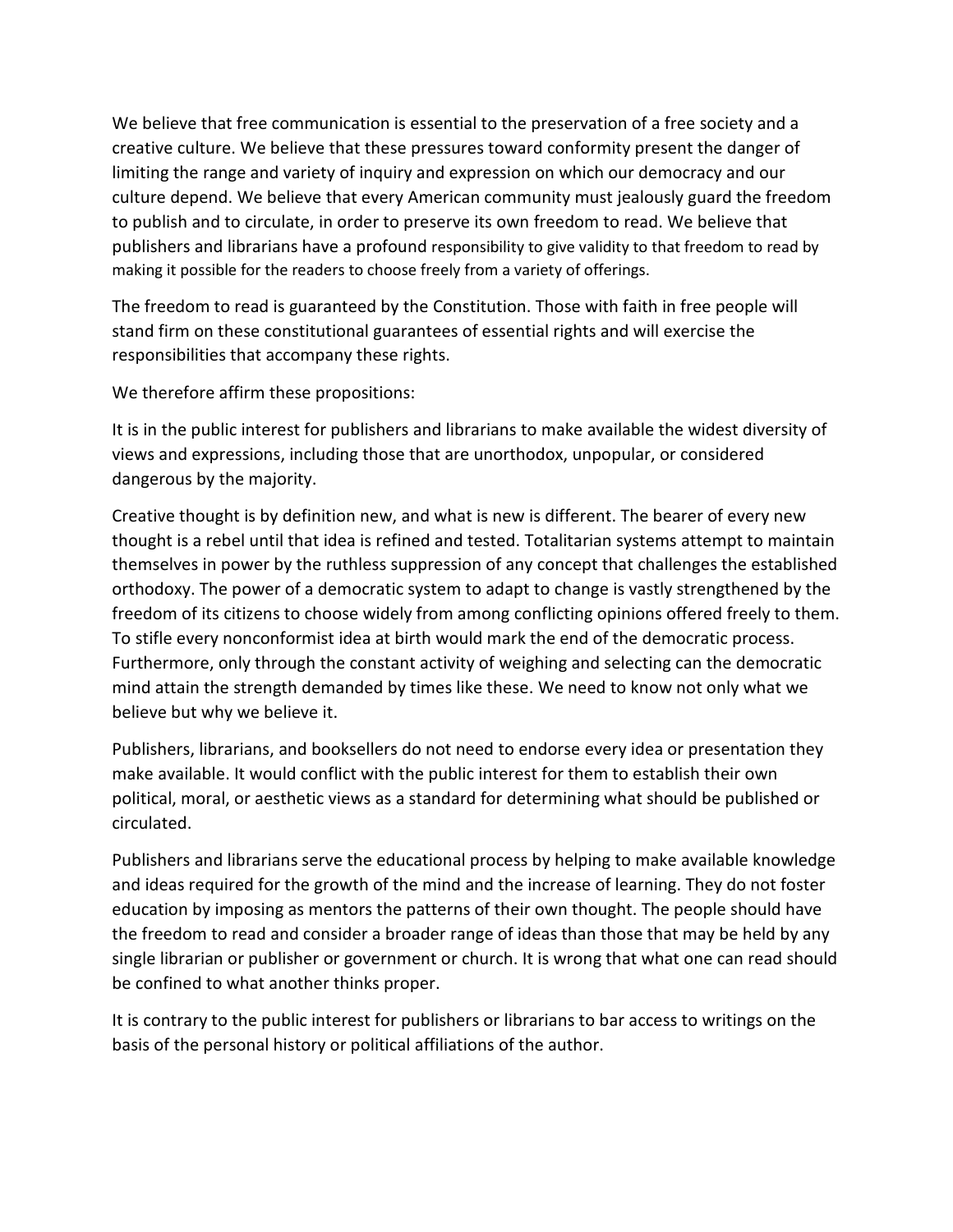No art or literature can flourish if it is to be measured by the political views or private lives of its creators. No society of free people can flourish that draws up lists of writers to whom it will not listen, whatever they may have to say.

1. *There is no place in our society for efforts to coerce the taste of others, to confine adults to the reading matter deemed suitable for adolescents, or to inhibit the efforts of writers to achieve artistic expression.*

To some, much of modern expression is shocking. But is not much of life itself shocking? We cut off literature at the source if we prevent writers from dealing with the stuff of life. Parents and teachers have a responsibility to prepare the young to meet the diversity of experiences in life to which they will be exposed, as they have a responsibility to help them learn to think critically for themselves. These are affirmative responsibilities, not to be discharged simply by preventing them from reading works for which they are not yet prepared. In these matters values differ, and values cannot be legislated; nor can machinery be devised that will suit the demands of one group without limiting the freedom of others.

2. *It is not in the public interest to force a reader to accept the prejudgment of a label characterizing any expression or its author as subversive or dangerous.*

The ideal of labeling presupposes the existence of individuals or groups with wisdom to determine by authority what is good or bad for others. It presupposes that individuals must be directed in making up their minds about the ideas they examine. But Americans do not need others to do their thinking for them.

3. *It is the responsibility of publishers and librarians, as guardians of the people's freedom to read, to contest encroachments upon that freedom by individuals or groups seeking to impose their own standards or tastes upon the community at large; and by the government whenever it seeks to reduce or deny public access to public information.*

It is inevitable in the give and take of the democratic process that the political, the moral, or the aesthetic concepts of an individual or group will occasionally collide with those of another individual or group. In a free society individuals are free to determine for themselves what they wish to read, and each group is free to determine what it will recommend to its freely associated members. But no group has the right to take the law into its own hands, and to impose its own concept of politics or morality upon other members of a democratic society. Freedom is no freedom if it is accorded only to the accepted and the inoffensive. Further, democratic societies are more safe, free, and creative when the free flow of public information is not restricted by governmental prerogative or self-censorship.

4. *It is the responsibility of publishers and librarians to give full meaning to the freedom to read by providing books that enrich the quality and diversity of thought and expression.*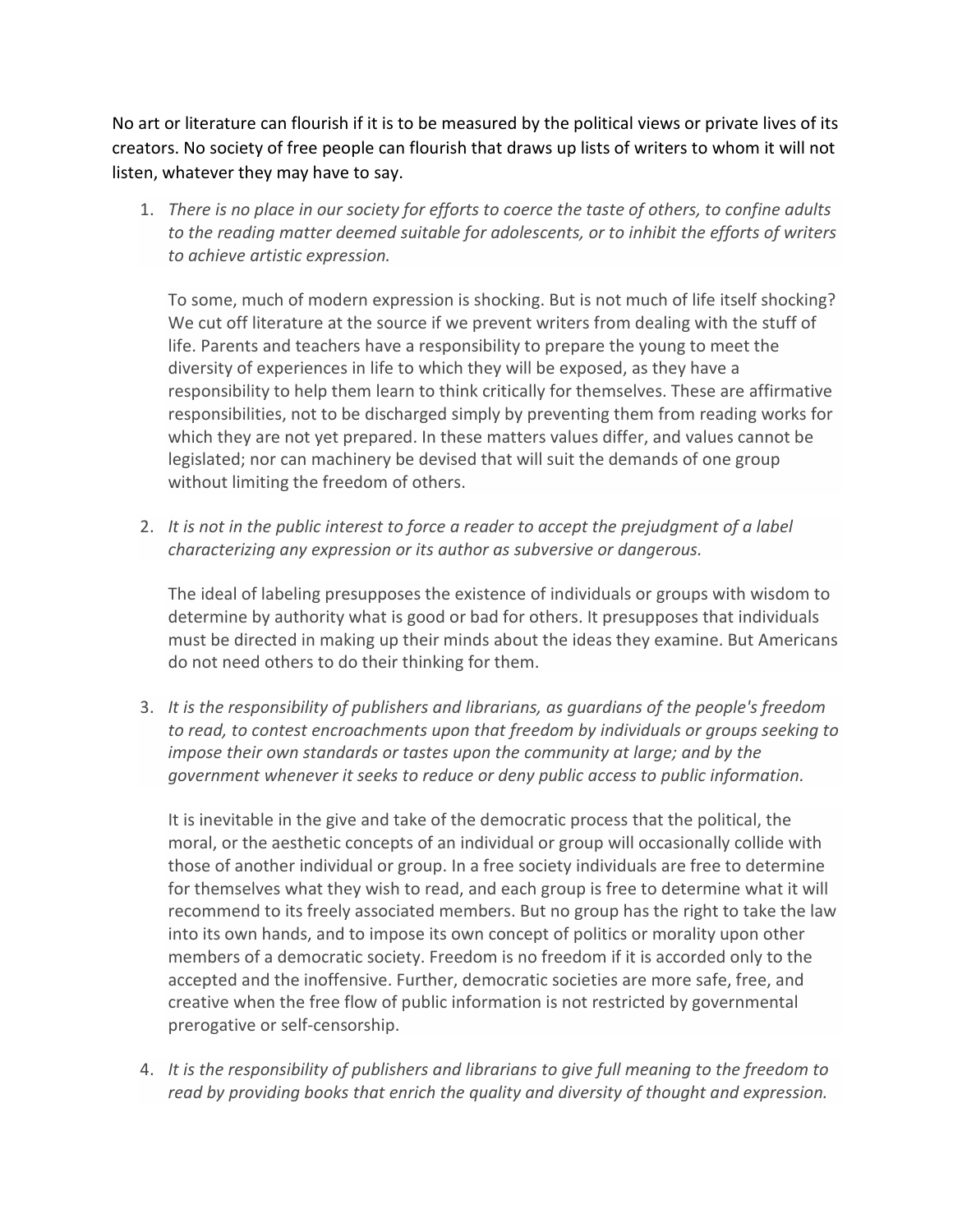*By the exercise of this affirmative responsibility, they can demonstrate that the answer to a "bad" book is a good one, the answer to a "bad" idea is a good one.*

The freedom to read is of little consequence when the reader cannot obtain matter fit for that reader's purpose. What is needed is not only the absence of restraint, but the positive provision of opportunity for the people to read the best that has been thought and said. Books are the major channel by which the intellectual inheritance is handed down, and the principal means of its testing and growth. The defense of the freedom to read requires of all publishers and librarians the utmost of their faculties, and deserves of all Americans the fullest of their support.

We state these propositions neither lightly nor as easy generalizations. We here stake out a lofty claim for the value of the written word. We do so because we believe that it is possessed of enormous variety and usefulness, worthy of cherishing and keeping free. We realize that the application of these propositions may mean the dissemination of ideas and manners of expression that are repugnant to many persons. We do not state these propositions in the comfortable belief that what people read is unimportant. We believe rather that what people read is deeply important; that ideas can be dangerous; but that the suppression of ideas is fatal to a democratic society. Freedom itself is a dangerous way of life, but it is ours.

This statement was originally issued in May of 1953 by the Westchester Conference of the American Library Association and the American Book Publishers Council, which in 1970 consolidated with the American Educational Publishers Institute to become the Association of American Publishers.

Adopted June 25, 1953, by the ALA Council and the AAP Freedom to Read Committee; amended January 28, 1972; January 16, 1991; July 12, 2000; June 30, 2004.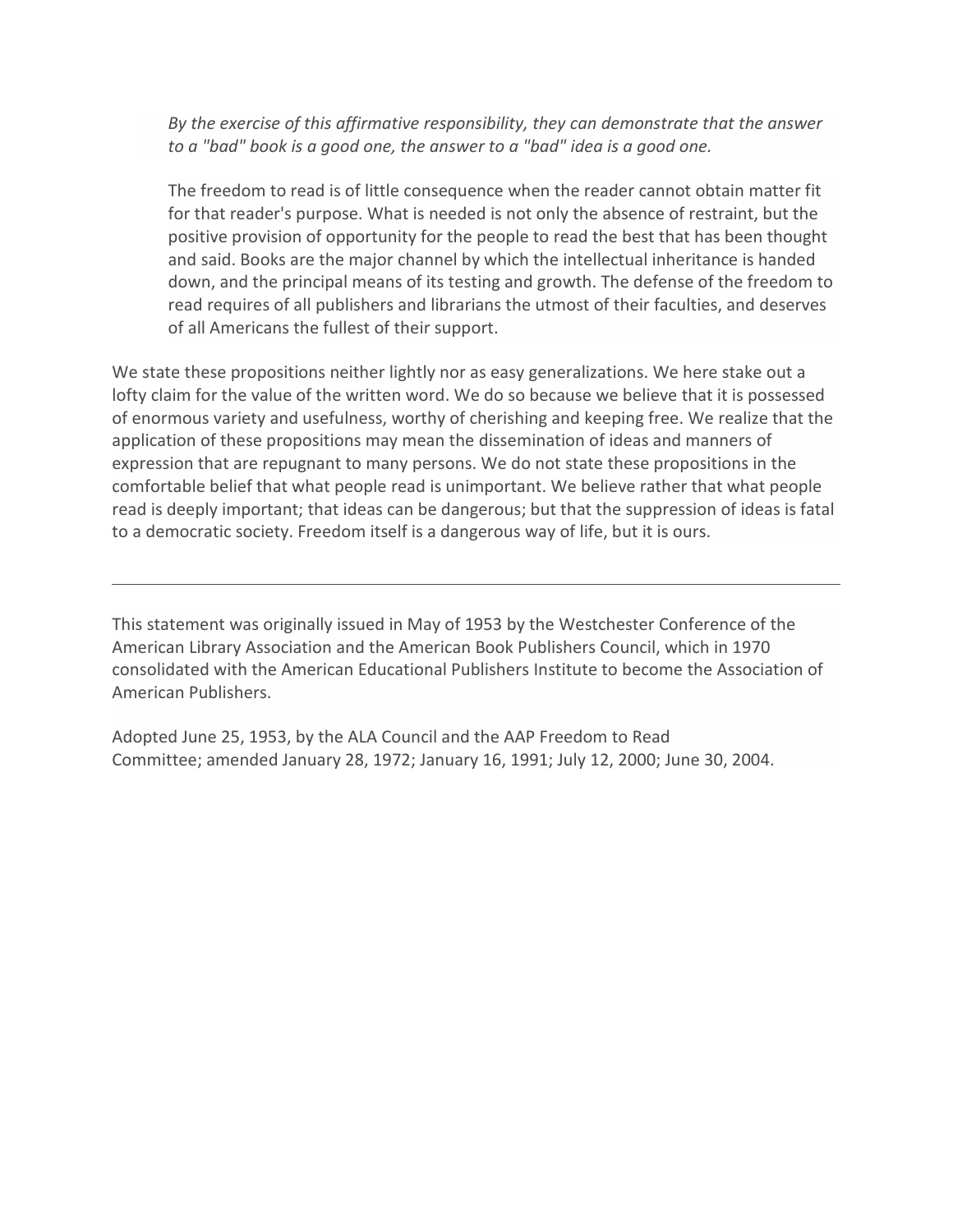#### **Appendix C**

#### **The Freedom to View Statement**

The FREEDOM TO VIEW, along with the freedom to speak, to hear, and to read, is protected by the First Amendment to the Constitution of the United States. In a free society, there is no place for censorship of any medium of expression. Therefore, these principles are affirmed:

1. To provide the broadest access to film, video, and other audiovisual materials because they are a means for the communication of ideas. Liberty of circulation is essential to insure the constitutional guarantees of freedom of expression.

2. To protect the confidentiality of all individuals and institutions using film, video, and other audiovisual materials.

3. To provide film, video, and other audiovisual materials which represent a diversity of views and expression. Selection of a work does not constitute or imply agreement with or approval of the content.

4. To provide a diversity of viewpoints without the constraint of labeling or prejudging film, video, or other audiovisual materials on the basis of the moral, religious, or political beliefs of the producer or filmmaker or on the basis of controversial content.

5. To contest vigorously, by all lawful means, every encroachment upon the public's freedom to view.

This statement was originally drafted by the Freedom to View Committee of the American Film and Video Association (formerly the Educational Film Library Association) and was adopted by the AFVA Board of Directors in February 1979. This statement was updated and approved by the AFVA Board of Directors in 1989.